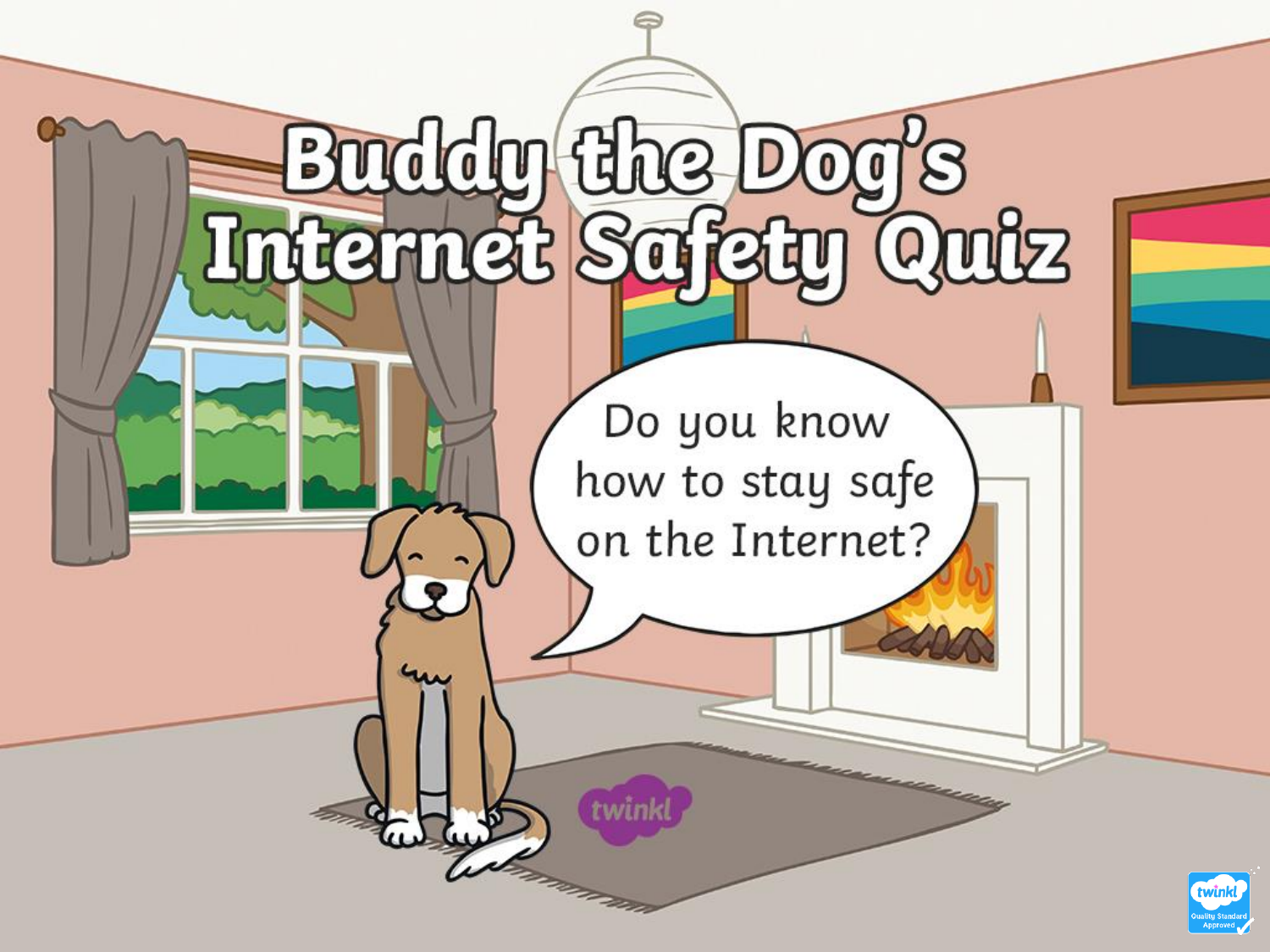**Ben is playing on his tablet when suddenly an advert for a new game appears. He hasn't seen the game before but it looks very exciting. What should Ben do?** 





Press the arrow to download the new game.

Show his tablet to his mum and ask her about the game.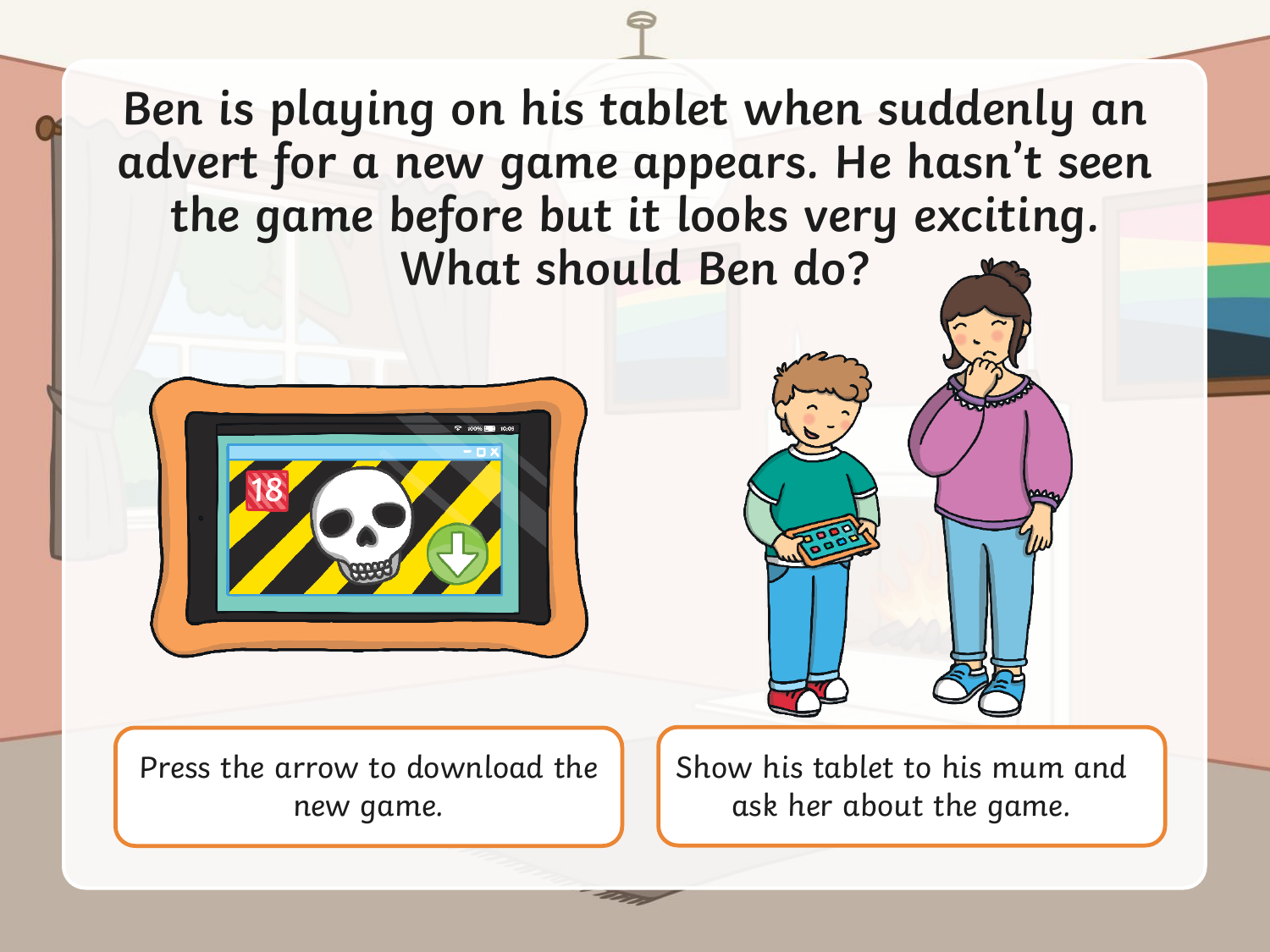**Ben's mum has put a video on her phone for him to watch. Suddenly, a different video appears on the screen. What should Ben do?**



Ask his mum to check the video  $\begin{array}{|c|c|c|c|}\n \hline\n \end{array}$  before he watches it.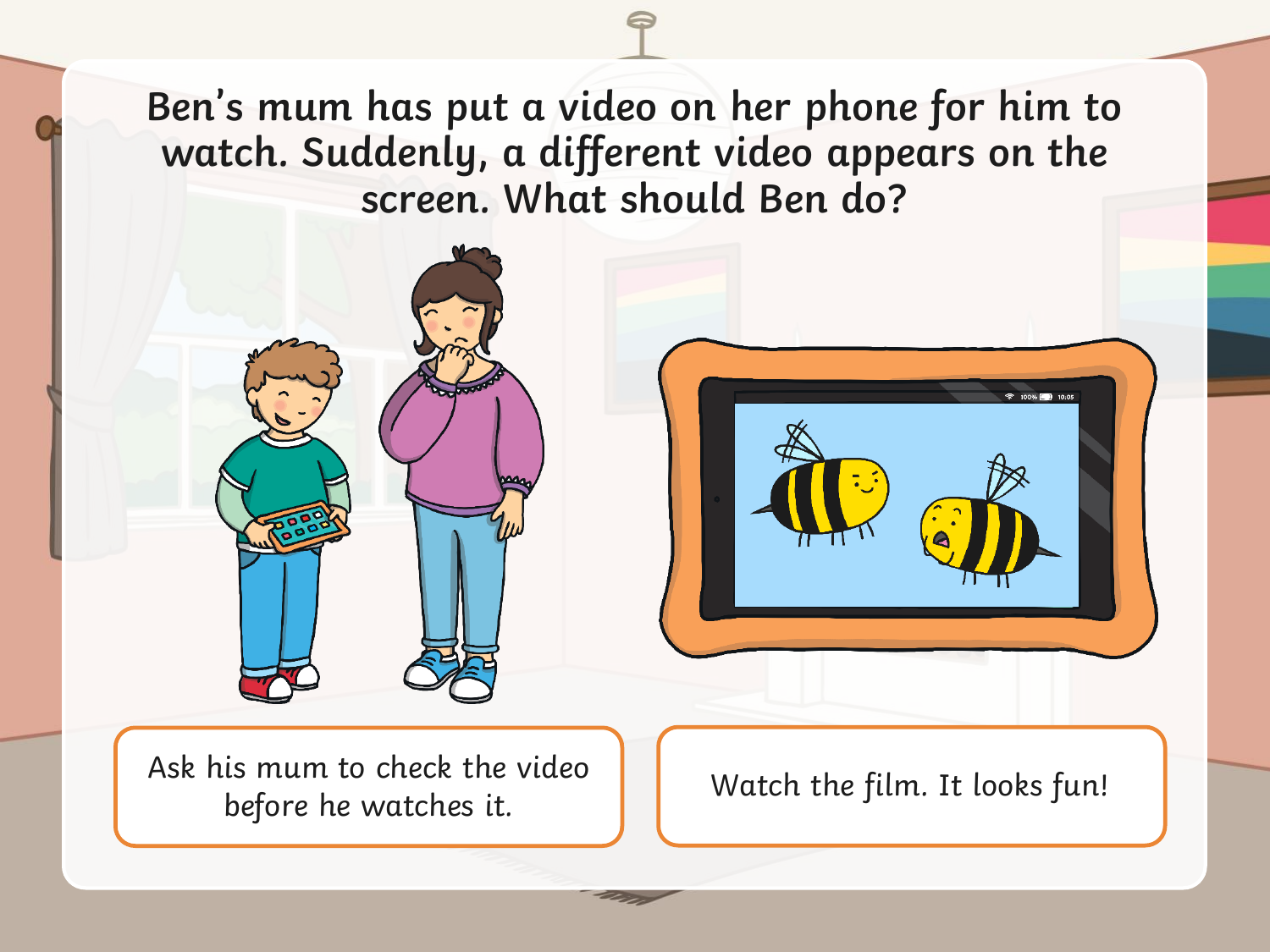<span id="page-3-0"></span>**Ben is playing a game online against one of his friends from school. He is having lots of fun. Suddenly, a message from someone Ben doesn't know appears on the screen. It says "Hello, can I play too?" What should Ben do?**





Ask the person to join in the [game with Ben and his friend.](#page-5-0)  Tell a grown-up and show them the message.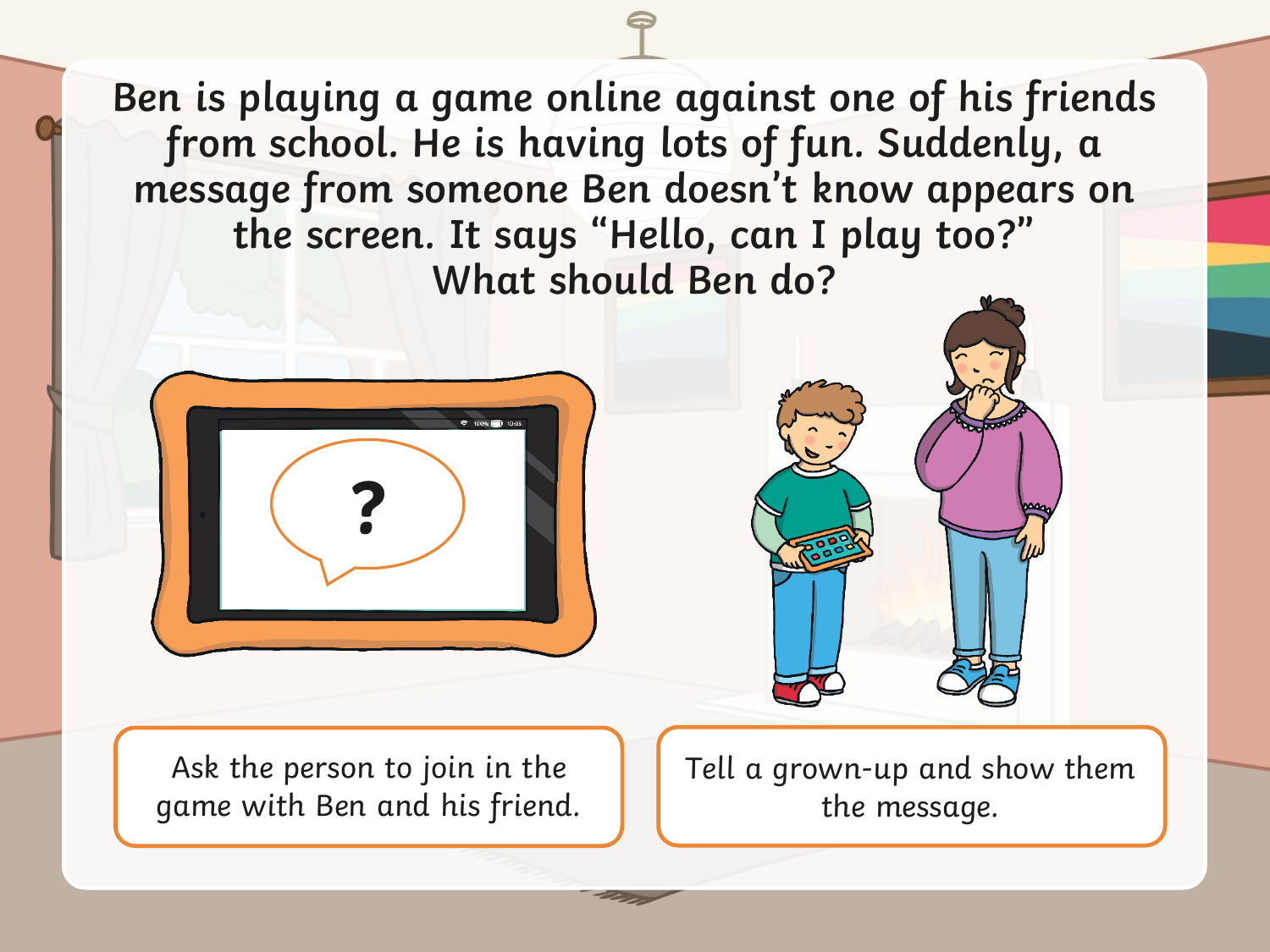Well done! Buddy is very pleased that you have learnt how to use the Internet safely.

Buddy helped Ben to decide what to do by singing his helpful 'Use Your Tablet Safely' song!

## **Buddy's 'Use Your Tablet Safely' Song**

**(Sung to the tune of Frère Jacques)**

Ask your grown-up, Ask your grown-up, Ask for help! Ask for help! Use your tablet safely, Use your tablet safely, Woof, woof, woof! Woof, woof, woof!